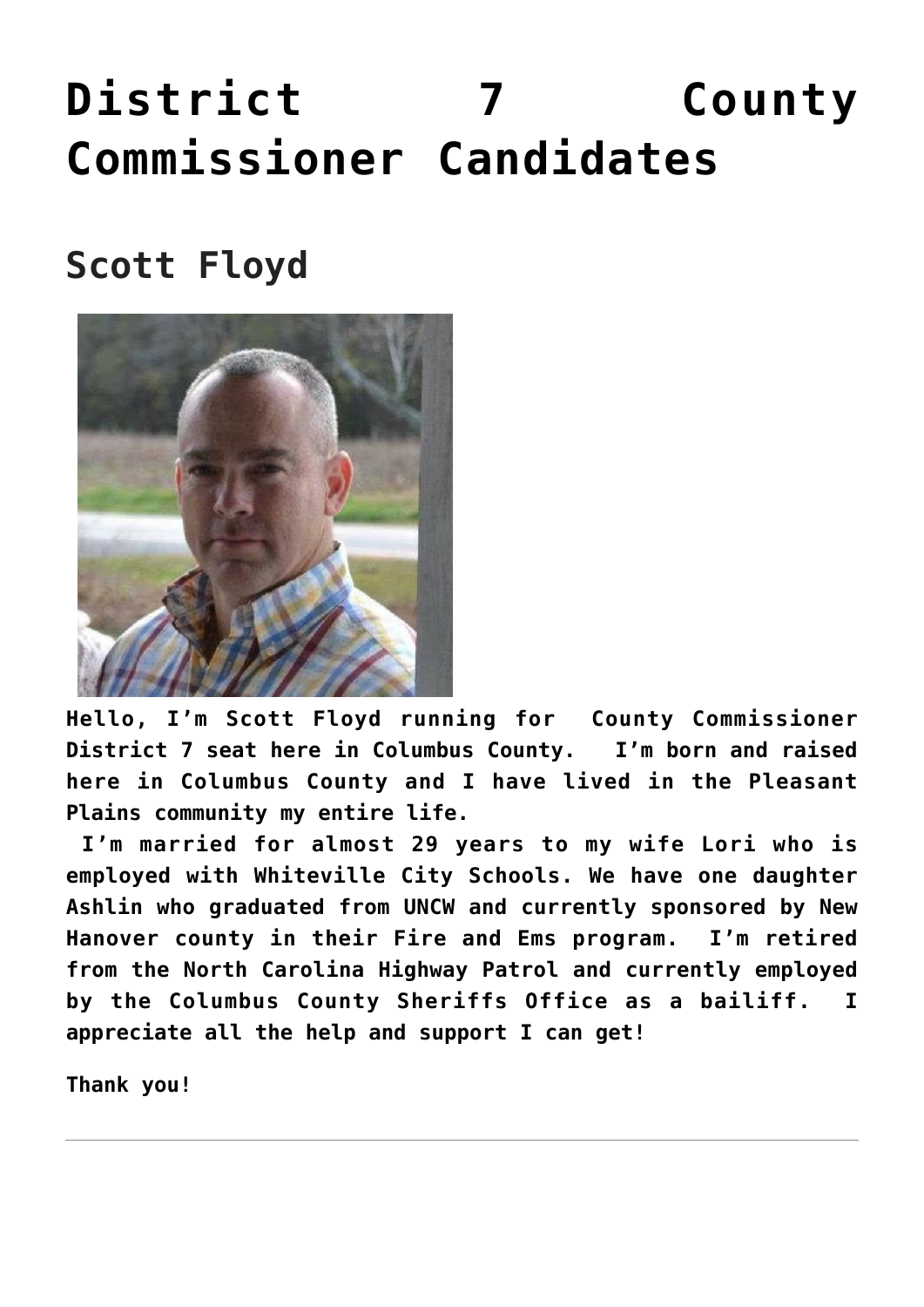- **Vietnam War Veteran 9th Special Ops**
- **26 years with Columbus County Schools**
- **5 years as Assistant Plant Operations Director**
- **15 years as Plant Operations and Facility's Director**
- **10 years on N.C. Dept of Public Instruction Plant Operations Advisory Board**
- **Managed a multi-million dollar budget-never exceeding dollars budgeted**
- **In charge of all maintenance and new construction projects of Columbus County's 16 schools campuses**
- **Licensed N.C. Environmental Health water system operator for 15 years**
- **Licensed Asbestos Materials Manager for 15 years.**
- **Licensed N.C. Environmental Health Wastewater System Operator for 20 years.**

**County commissioner from 2006 to 2010**

**Helped manage the county budget so as to add dollars to the county general fund balance with no tax increase to the**